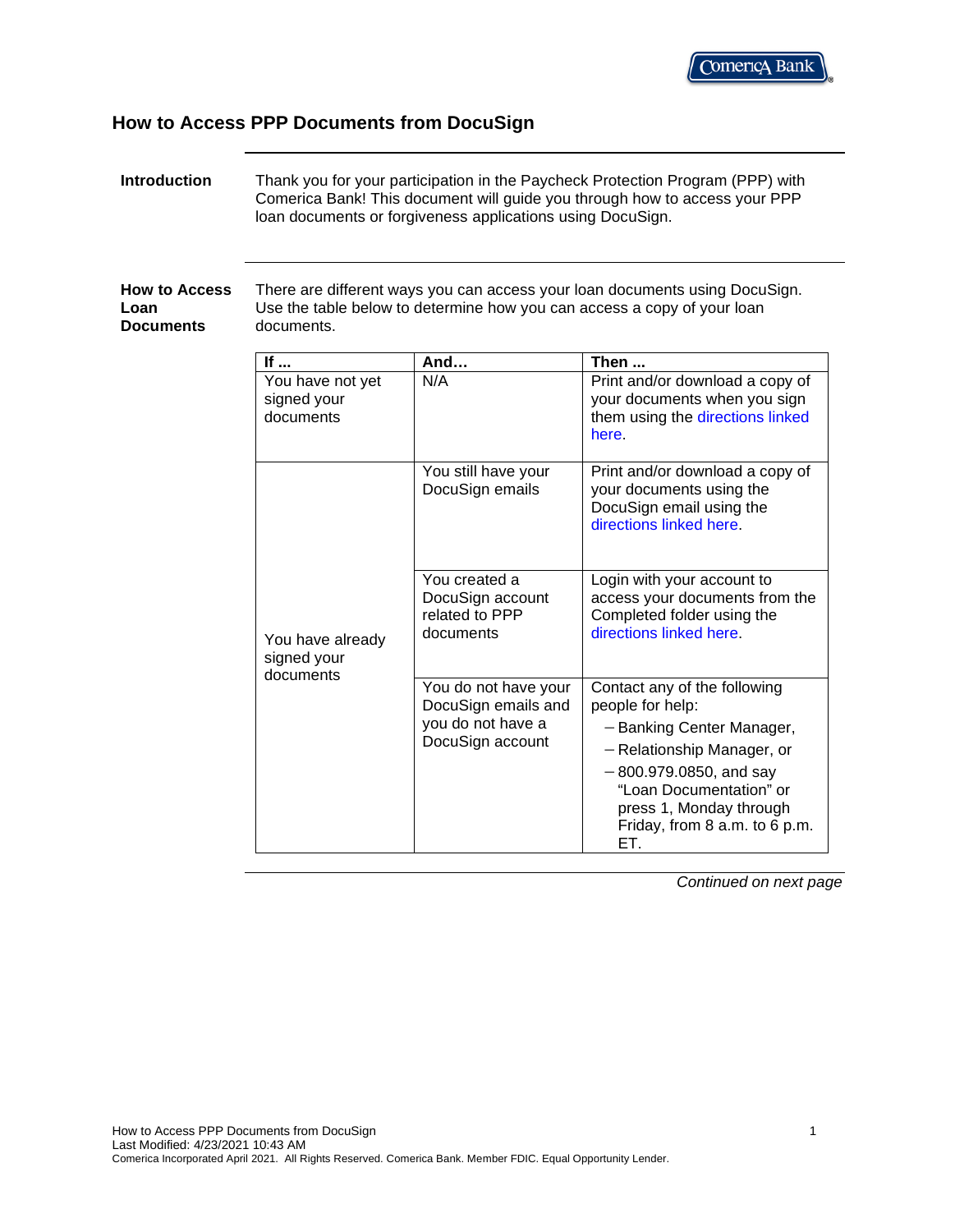<span id="page-1-0"></span>

| <b>Accessing</b><br>Loan<br><b>Documents</b> |                | If you have your DocuSign email, use the steps in the table below to print and/or<br>download your PPP loan documents.                                                                                 |  |  |
|----------------------------------------------|----------------|--------------------------------------------------------------------------------------------------------------------------------------------------------------------------------------------------------|--|--|
| from DocuSign                                | <b>Step</b>    | <b>Action</b>                                                                                                                                                                                          |  |  |
| <b>Email</b>                                 | 1              | Locate and open your DocuSign email from dse_NA3@docusign.net<br>with the subject, "PPP Next Steps: Sign Your PPP Loan Documents."<br>Depending on if you have already signed your loan documents, the |  |  |
|                                              | $\overline{2}$ | email may look different.                                                                                                                                                                              |  |  |
|                                              |                | If $\ldots$<br>Then                                                                                                                                                                                    |  |  |
|                                              |                | <b>Click Review Documents.</b><br>You have not yet<br>signed your loan                                                                                                                                 |  |  |
|                                              |                | documents<br>sent you a document to review and sign.<br><b>REVIEW DOCUMENTS</b>                                                                                                                        |  |  |
|                                              |                |                                                                                                                                                                                                        |  |  |
|                                              |                | You have signed<br><b>Click View Completed Documents.</b><br>your loan                                                                                                                                 |  |  |
|                                              |                | documents<br>Your document has been completed.                                                                                                                                                         |  |  |
|                                              |                | <b>VIEW COMPLETED DOCUMENTS</b>                                                                                                                                                                        |  |  |
|                                              | 3              | Your loan documents will open in your web browser.                                                                                                                                                     |  |  |
|                                              |                | To print your documents, click the printer icon.                                                                                                                                                       |  |  |
|                                              |                |                                                                                                                                                                                                        |  |  |
|                                              |                | $^{\circ}$<br>日 上<br>$\circ$<br>6<br>Down                                                                                                                                                              |  |  |
|                                              |                | DocuSign Envelope ID:                                                                                                                                                                                  |  |  |
|                                              |                | Comença Bank<br>PROMISSORY NOTE<br>(SBA Paycheck Protection Program)                                                                                                                                   |  |  |
|                                              |                | AMOUNT<br><b>NOTE DATE</b><br><b>MATURITY DATE</b>                                                                                                                                                     |  |  |
|                                              |                |                                                                                                                                                                                                        |  |  |
|                                              |                |                                                                                                                                                                                                        |  |  |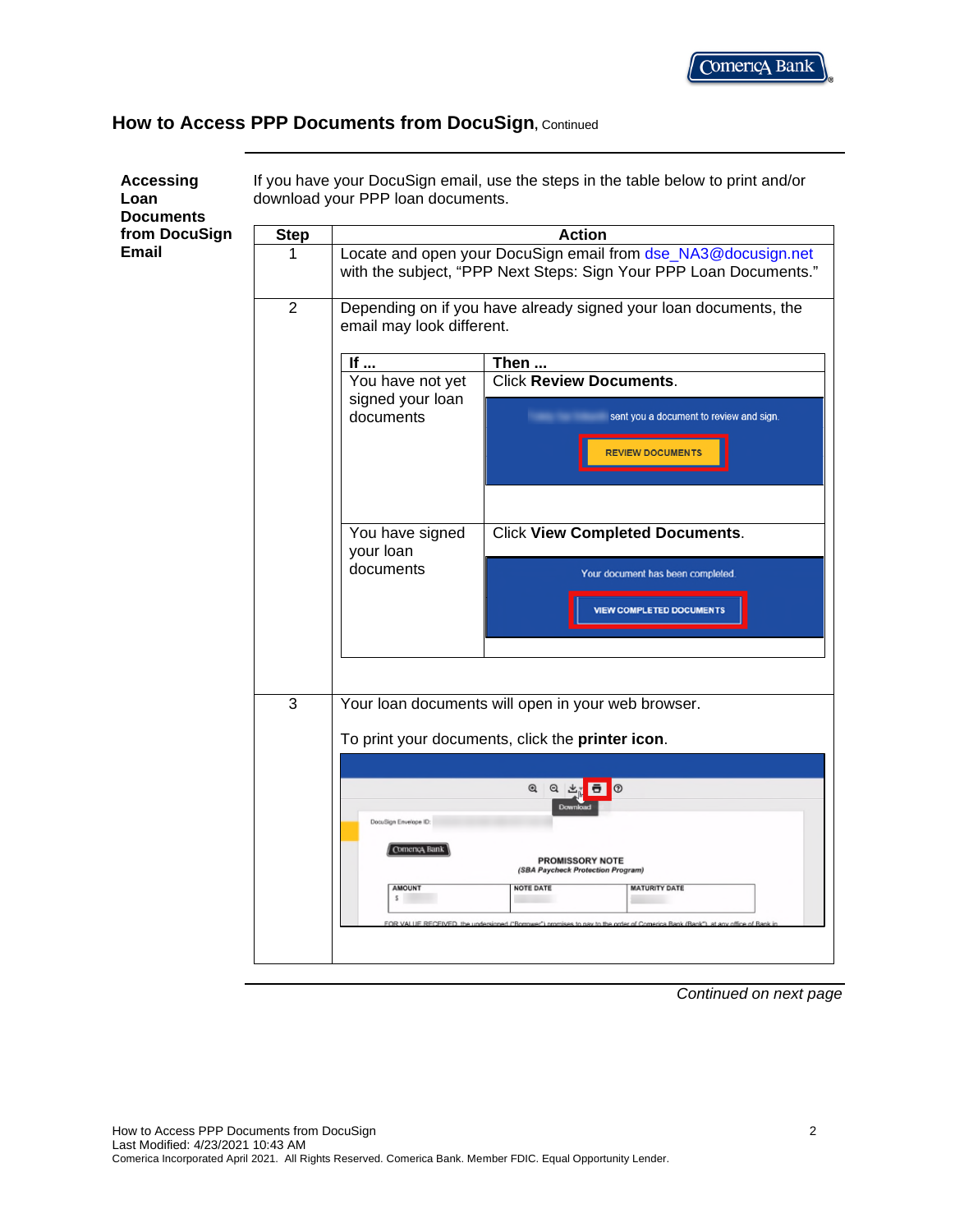

| <b>Accessing Loan</b>                                 | <b>Step</b> | <b>Action</b>                                                                                                                                                                                                                                                                                                 |
|-------------------------------------------------------|-------------|---------------------------------------------------------------------------------------------------------------------------------------------------------------------------------------------------------------------------------------------------------------------------------------------------------------|
| <b>Documents from</b><br>DocuSign Email,<br>continued | 4           | To download your documents, click the download icon and then<br>select Combined PDF from the dropdown menu.                                                                                                                                                                                                   |
|                                                       |             | $^{\circ}$<br>$^{\circ}$<br>$\circ$<br>Download<br>DocuSign Envelope ID:                                                                                                                                                                                                                                      |
|                                                       |             | Comença Bank<br><b>PROMISSORY NOTE</b><br>(SBA Paycheck Protection Program)<br><b>AMOUNT</b><br><b>NOTE DATE</b><br><b>MATURITY DATE</b><br>s                                                                                                                                                                 |
|                                                       | 5           | If you select to download your documents, once the PDF has been<br>generated you will see another pop-up appear in the lower left corner<br>of your screen. Click Open File.                                                                                                                                  |
|                                                       |             |                                                                                                                                                                                                                                                                                                               |
|                                                       |             | PPP Next Steps Sigpdf<br><br>PDF<br>Open file<br>PPP_Next_Steps_Sign_Your_PPP_Loan_Documents.pdf                                                                                                                                                                                                              |
|                                                       | 6           | Save your PDF loan documents by clicking the save icon in the<br>upper right corner of your screen.                                                                                                                                                                                                           |
|                                                       |             | A <sup>h</sup> Read aloud<br>∀ Highlight ∨<br>$\Diamond$ Erase $\Box$<br>₿<br>Page view<br>Draw<br>日<br>Save as<br>DEMONSTRATION DOCUMENT ONLY                                                                                                                                                                |
|                                                       |             | PROVIDED BY DOCUSIGN ONLINE SIGNING SERVICE<br>999 3rd Ave, Suite 1700 - Seattle - Washington 98104 - (206) 219-0200<br>www.docusign.com THIS IS A COPY<br>This is a copy view of the Authoritative Copy held<br>by the designated custodian<br><b>PROMISSORY NOTE</b><br><b>Paycheck Protection Program)</b> |
|                                                       |             | <b>DATE</b><br><b>MATURITY DATE</b>                                                                                                                                                                                                                                                                           |
|                                                       |             | er") promises to pay to the order of Comerica Bank (Bank"), at any office of Bank in<br>(U.S.) (the "Loan Amount"),<br>d Texas, the principal sum of \$                                                                                                                                                       |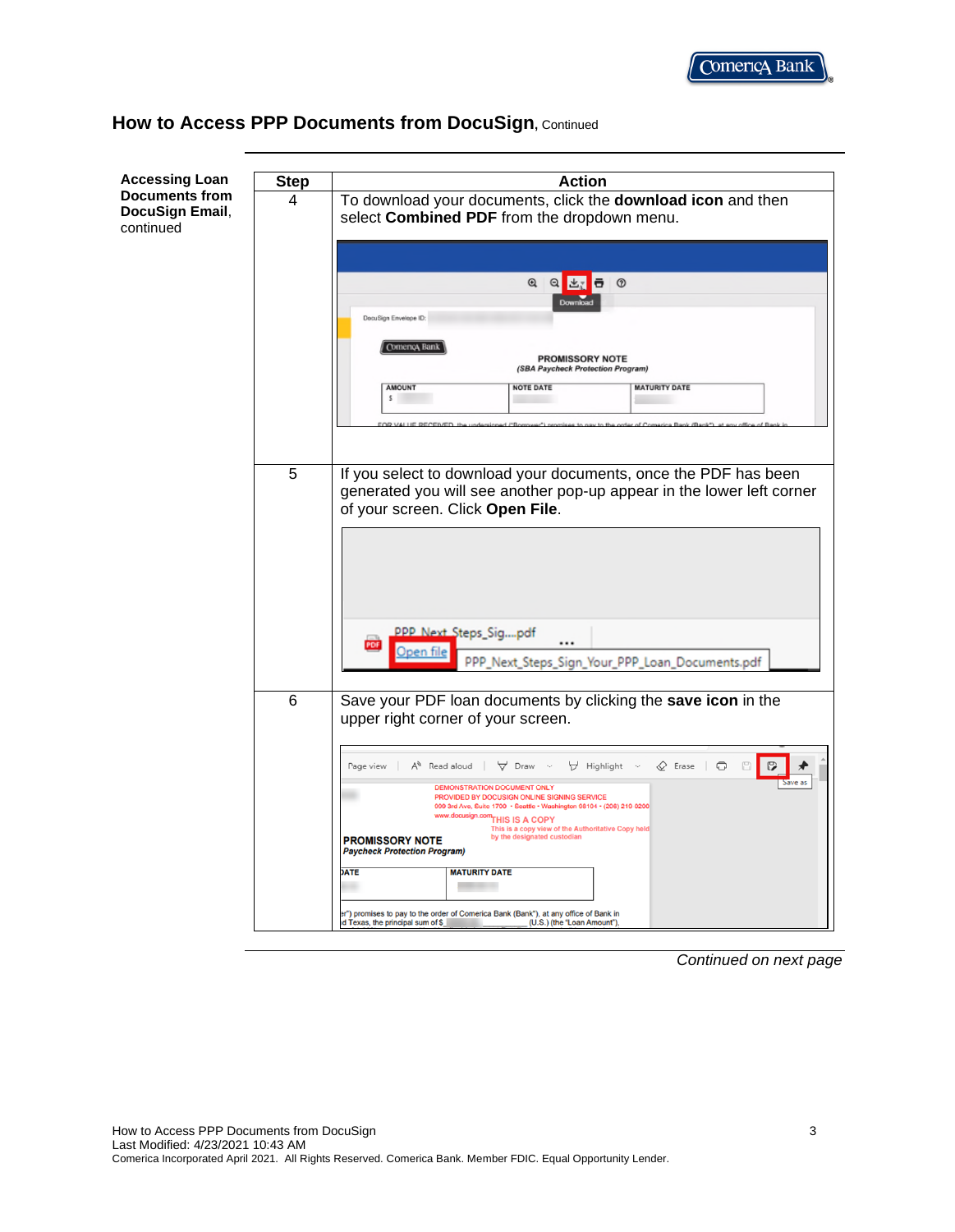<span id="page-3-0"></span>

| with DocuSign  |                |                                                                                                                                                                                         |
|----------------|----------------|-----------------------------------------------------------------------------------------------------------------------------------------------------------------------------------------|
| <b>Account</b> | <b>Step</b>    | <b>Action</b>                                                                                                                                                                           |
|                | 1              | Click here to go to the DocuSign login page.                                                                                                                                            |
|                | $\overline{2}$ | Login using your email that you used to set up your DocuSign<br>account.                                                                                                                |
|                |                | <b>DocuSign</b>                                                                                                                                                                         |
|                |                | Please log in to your account                                                                                                                                                           |
|                |                | <b>Email address</b>                                                                                                                                                                    |
|                |                | <b>CONTINUE</b>                                                                                                                                                                         |
|                |                | No account? Sign up for free                                                                                                                                                            |
|                | 3              | Locate your completed PPP loan documents and click Download.                                                                                                                            |
|                |                | Envelopes Clickwraps                                                                                                                                                                    |
|                |                | <b>Inbox</b><br>Q Search Inbox and Folders<br>FILTERS                                                                                                                                   |
|                |                | Filtered by: Date (Last 6 Months)   Edit<br>PPP Forgiveness Next Step: Sign Document<br>Voided<br>4/1/2021<br>COPY<br>$\mathbf v$<br>$\oslash$<br>Comerica SBA PPP Loans<br>12:45:05 am |
|                |                | <b>DOWNLOAD</b><br>PPP Next Steps: Sign Your PPP Loan Documents<br>Completed<br>3/30/2021<br>03:00:20 pm<br>To:                                                                         |

*Continued on next page*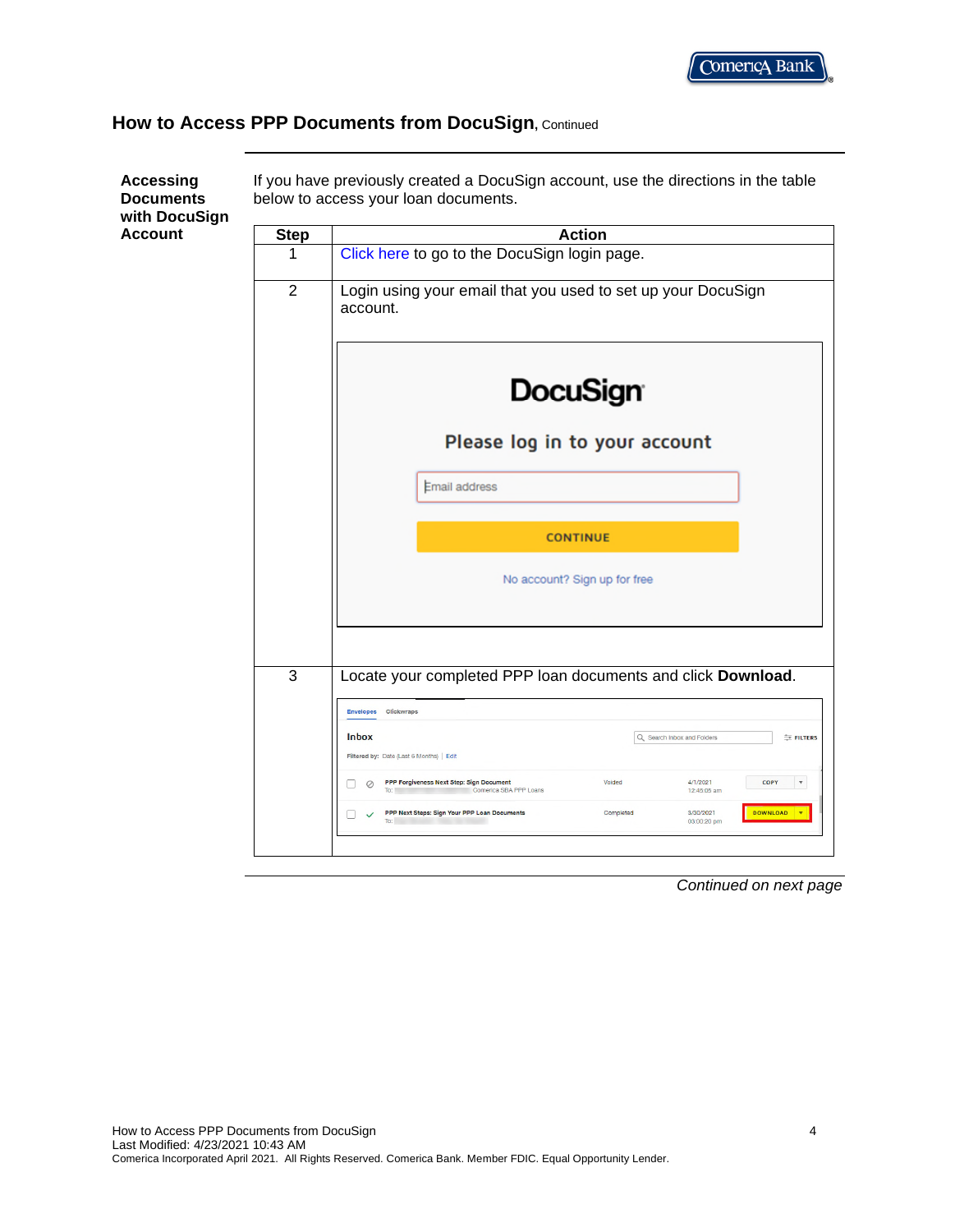

| <b>Accessing</b><br><b>Documents with</b><br><b>DocuSign</b><br>Account,<br>continued | <b>Step</b>    | <b>Action</b>                                                                                               |
|---------------------------------------------------------------------------------------|----------------|-------------------------------------------------------------------------------------------------------------|
|                                                                                       | 4              | A pop-up window will open. Click the box next to Combine all PDFs<br>into one file and then click Download. |
|                                                                                       |                | <b>DOWNLOAD</b>                                                                                             |
|                                                                                       |                | Select which files you want to download:                                                                    |
|                                                                                       |                | All 2 files<br>Document 1 PDF                                                                               |
|                                                                                       |                | Certificate of Completion 1 PDF                                                                             |
|                                                                                       |                | Combine all PDFs into one file                                                                              |
|                                                                                       |                | <b>DOWNLOAD</b><br>CANCEL                                                                                   |
|                                                                                       | $\overline{5}$ | The downloaded file will appear in the bottom left corner of the<br>screen. Click on it to open the file.   |
|                                                                                       |                | <b>Inbox</b><br><b>Shared Envelopes</b>                                                                     |
|                                                                                       |                | Filtered by: Date (Last 6 Months)   Edit<br><b>ENVELOPES</b>                                                |
|                                                                                       |                | Inbox<br>м<br>PPP Forgiveness Next Step: Sign Document<br>Ø<br>Comerica SBA PPP Loans<br>To:<br>Sent<br>Ю   |
|                                                                                       |                | <b>Drafts</b><br>PPP Next Steps: Sign Your PPP Loan Documents<br>To:<br><b>Deleted</b>                      |
|                                                                                       |                | PowerForms<br>E<br>PPP Forgiveness Next Step: Sign Document<br>IO.                                          |
|                                                                                       |                | <b>QUICK VIEWS</b><br>PPP Forgiveness Next Step: Sign Document<br>Ø<br>To: 1<br><b>Action Required</b><br>Œ |
|                                                                                       |                | <b>Waiting for Others</b><br>⊙<br>$\blacktriangledown$<br><b>DDD Fornivangee Navt Stan: Sinn Document</b>   |
|                                                                                       |                | 國<br>PPP_Forgiveness_pdf<br>$\hat{\phantom{a}}$                                                             |
|                                                                                       |                |                                                                                                             |